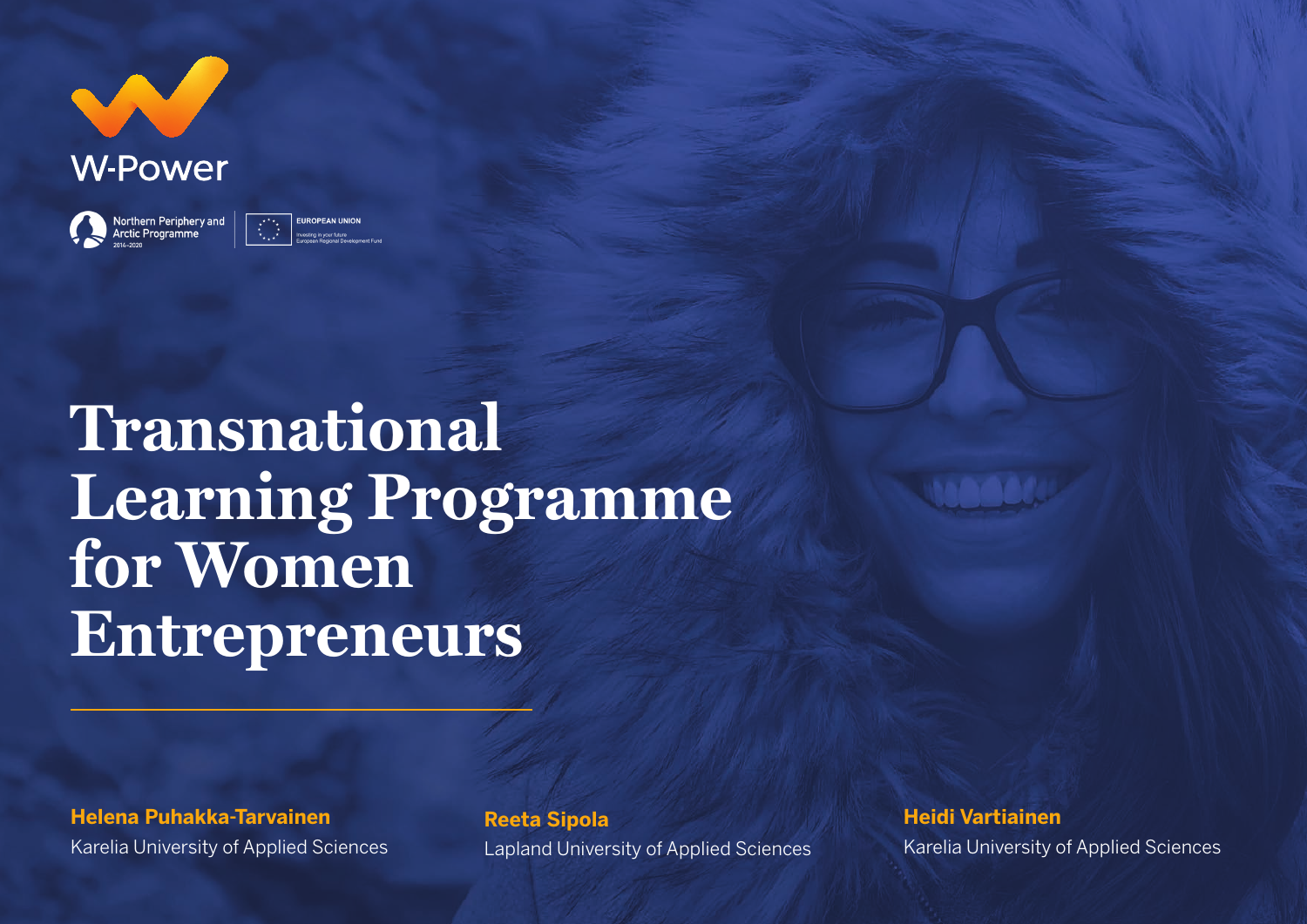#### **Table of contents**

| 1. Background and goals                                                            | 3  |
|------------------------------------------------------------------------------------|----|
| 2. Different forms of learning piloted                                             | 3  |
| <b>3.</b> Lessons learnt                                                           | 8  |
| <b>3.1.</b> Experiences of the COVID-19 effects<br>to the programme implementation | 8  |
| <b>3.2.</b> Feedback from the participants                                         | 10 |
| <b>3.3.</b> Continuation of the learning programme                                 | 11 |
| 4. Conclusions                                                                     | 12 |
| <b>References</b>                                                                  | 13 |



W-Power project (Empowering women entrepreneurs in sparsely populated communities) is co-funded by the Northern Periphery and Arctic Programme 2014-2020. It has supported the implementation of key EU and national policies related to empowerment of women entrepreneurs. The project has also considered the Arctic Dimension and horizontal principles.

The project has been coordinated by Karelia University of Applied Sciences and has been implemented in years 2018-2021. For further questions, you may contact the project manager and co-author of this publication, Ms. Helena Puhakka-Tarvainen, helena.puhakka-tarvainen@karelia.fi. All project outputs can be found from the website https://w-power.interreg-npa.eu/.





**EUROPEAN UNION** Investing in your future European Regional Develo



















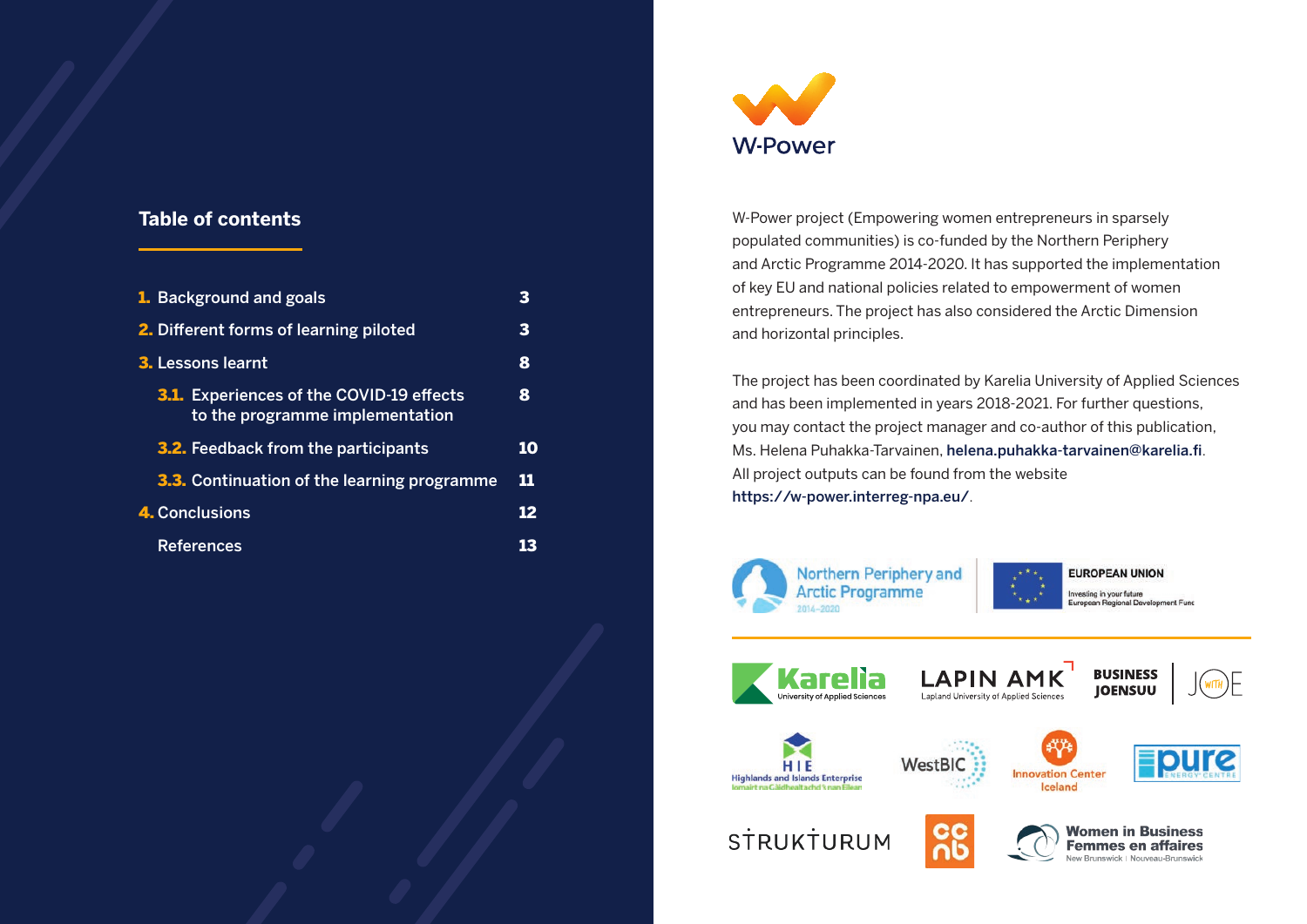

# **1. Background and goals**

W-Power (Empowering women entrepreneurs in sparsely populated communities) has been a transnational project co-funded by Northern Periphery and Arctic Programme 2014–2020. Project partners from Finland, Sweden, Scotland, Shetland, Ireland, Iceland and Canada have combined their forces to empower women entrepreneurs through a transnational learning programme. Dozens of on-site and on-line learning occasions have taken place during years 2018–2021 both in smaller and larger groups of women entrepreneurs.

The programme was piloted in the sparsely populated Northern Periphery and Arctic region. However, it is also applicable in the places confronting similar challenges such as sparse population, long distances and low economy in any region in the EU or globally. As the participating regions have variation and dissimilarities, independent approaches have been piloted in different regions. Also, the COVID-19 pandemic forced the project team to be innovative in terms of facilitating the learning and reaching the target groups.

In the beginning of the project, a pre-survey of training needs was circulated across the project region with the result of nearly 200 responses from women entrepreneurs. On the basis of the pre-survey it could be stated that the key needs for upskilling included digital marketing skills, business financing and calculation knowhow, product development competences, time management skills and networking opportunities. Thus, the transnational learning programme implementation was targeted to meet those needs. The results of the survey are available in more detail in Capacity Building Needs for Female Entrepreneurs in the Northern Periphery and Arctic by Holmbom and Hägglund 2019.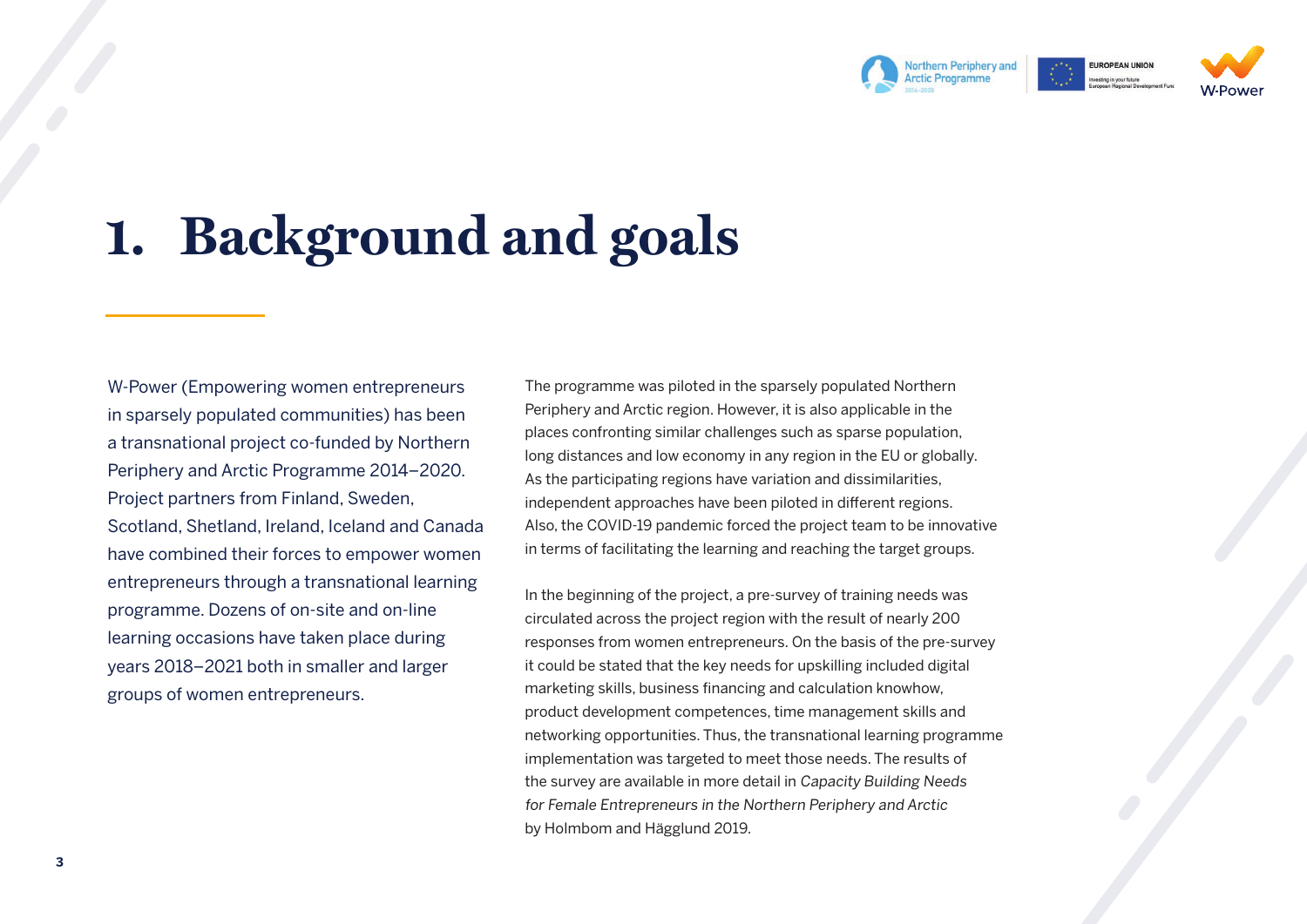

**FUROPEAN UNION** 



# **2. Different forms of learning piloted**

The W-Power learning programme for women entrepreneurs consists of a common training concept and elements, but the implementation has varied in every region based on the local needs. Joint efforts have been e.g. regional stakeholder forums, transnational thematic weeks, a joint [peer-to-peer mentoring](https://w-power.interreg-npa.eu/outputs-and-results/)  [scheme](https://w-power.interreg-npa.eu/outputs-and-results/) and a gender-sensitive coaching concept. The transnational learning opportunities were targeted at both aspiring and current women entrepreneurs as well as business advisors. The elements of the transnational learning programme have included upskilling in multicultural teams and networking events across sectoral borders. The model and visualization of the transnational learning programme presents the different forms of learning (Table 1, on page 5).

**4**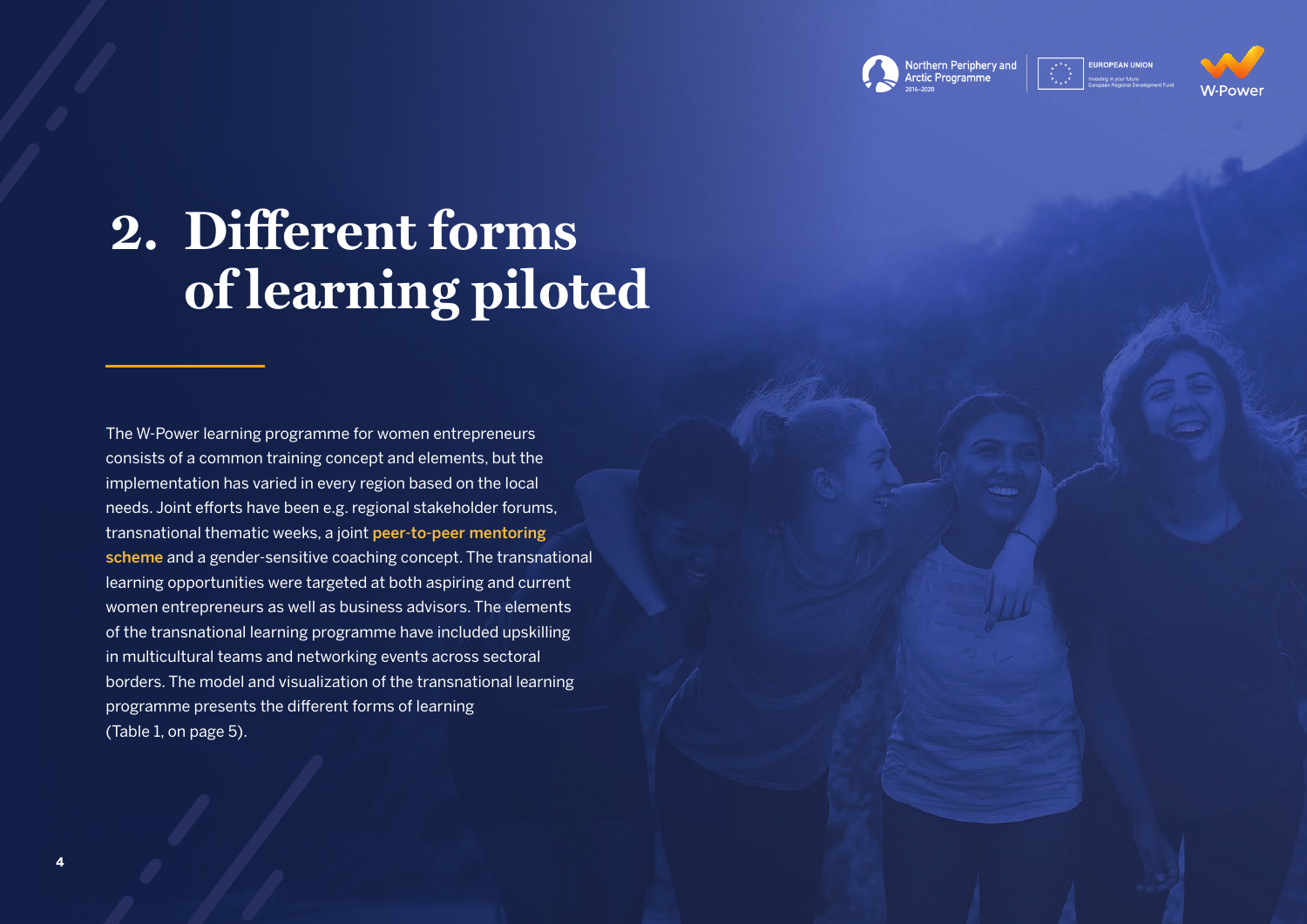| Training type <b>OB</b>                                                                          | <b>Target group(s)</b>                                   | <b>Competences to develop</b>                                                                                                                                                                                | <b>Training methodology</b>                                                                                                                              | <b>Way(s) to implement</b>                                                                                                                                        | <b>Key elements</b>                                                                                                                                                                               |
|--------------------------------------------------------------------------------------------------|----------------------------------------------------------|--------------------------------------------------------------------------------------------------------------------------------------------------------------------------------------------------------------|----------------------------------------------------------------------------------------------------------------------------------------------------------|-------------------------------------------------------------------------------------------------------------------------------------------------------------------|---------------------------------------------------------------------------------------------------------------------------------------------------------------------------------------------------|
| <b>WEBINARS</b><br><b>TR</b>                                                                     | Women entrepreneurs,<br>students, other<br>professionals | Generic entrepreneurial skills,<br>specific sectoral skills<br>(e.g. sustainability in<br>business, communication<br>in crisis, change management,<br>risk management, blog writing,<br>productization)      | Tailored online trainings by<br>professionals for a group of<br>participants, open to everyone                                                           | Organized both regionally<br>with local languages and<br>transnationally in English                                                                               | Public recordings following<br>the accessibility rules                                                                                                                                            |
| <b>TRAININGS</b><br><b>&amp; WORKSHOPS</b><br><b>T</b> R                                         | Women entrepreneurs,<br>students, other<br>professionals | Generic entrepreneurial skills,<br>specific sectoral skills<br>(e.g. environmental<br>management, marketing tools,<br>pitching and presentation<br>skills, time management and<br>wellbeing, brand creation) | Tailored onsite trainings and<br>workshops by guest speakers<br>/professionals for a group of<br>participants, open to everyone                          | One-time events, usually<br>2-4 hours with some meal<br>/snacks. Regional events<br>organized in local languages,<br>transnational workshops<br>in English.       | Training topics are based on<br>the needs of the beneficiaries<br>(pre-survey, feedback<br>surveys). More fruitful<br>outcome is achieved if<br>the participants have<br>similar knowledge level. |
| <b>LONGER</b><br><b>WORKSHOPS</b><br>$\mathbf{R}$                                                | Women entrepreneurs,<br>students, other<br>professionals | Generic entrepreneurial skills<br>(e.g. set-up of an online store,<br>FB- & Google marketing,<br>how to make an online course.<br>storytelling, entrepreneur's<br>wellbeing, LEAN)                           | Tailored trainings for<br>registered groups of<br>participants, who engage<br>to participate the whole<br>series of trainings.<br>Professional trainers. | Onsite or online events.<br>e.g. 2-4 x 2-4 hours,<br>regionally or nationally.<br>Local languages used.                                                           | Training topics are based<br>on the needs of the<br>beneficiaries (pre-survey,<br>feedback surveys)                                                                                               |
| <b>GROUP COACHING BY</b><br><b>A TAILORED GENDER-</b><br><b>SENSITIVE PROCESS</b><br>$\mathbf R$ | Women entrepreneurs<br>or start-ups                      | Entrepreneurial skills, how to<br>set-up a successful business<br>(e.g. financial management,<br>productization, marketing,<br>self-management, well-being)                                                  | Tailored trainings for a<br>targeted group, based on<br>registration or other criteria.<br>Professional coaches.                                         | Onsite, online or hybrid events.<br>Coaching for a certain group<br>consisting of a series of<br>3-5 meetings (2-4 h /each)<br>following a tailored agenda.       | Coaching are<br>implemented by following<br>gender-sensitivity tools                                                                                                                              |
| <b>INDIVIDUAL</b><br><b>SPARRING</b><br>R                                                        | Women entrepreneurs<br>or start-ups                      | Entrepreneurial skills, how to<br>set-up a successful business<br>(e.g. financial management,<br>productization, marketing,<br>self-management, well-being)                                                  | Individual coaching /sparring<br>sessions for a certain company<br>member by a professional.                                                             | Onsite, online or hybrid events,<br>1-1.5 hours each with<br>business wisely tailored<br>agenda. Company specific<br>business development<br>needs are discussed. | Deepens the content of the<br>group coaching or an online<br>training. Under the de minimis<br>support (EU State Aid rules).                                                                      |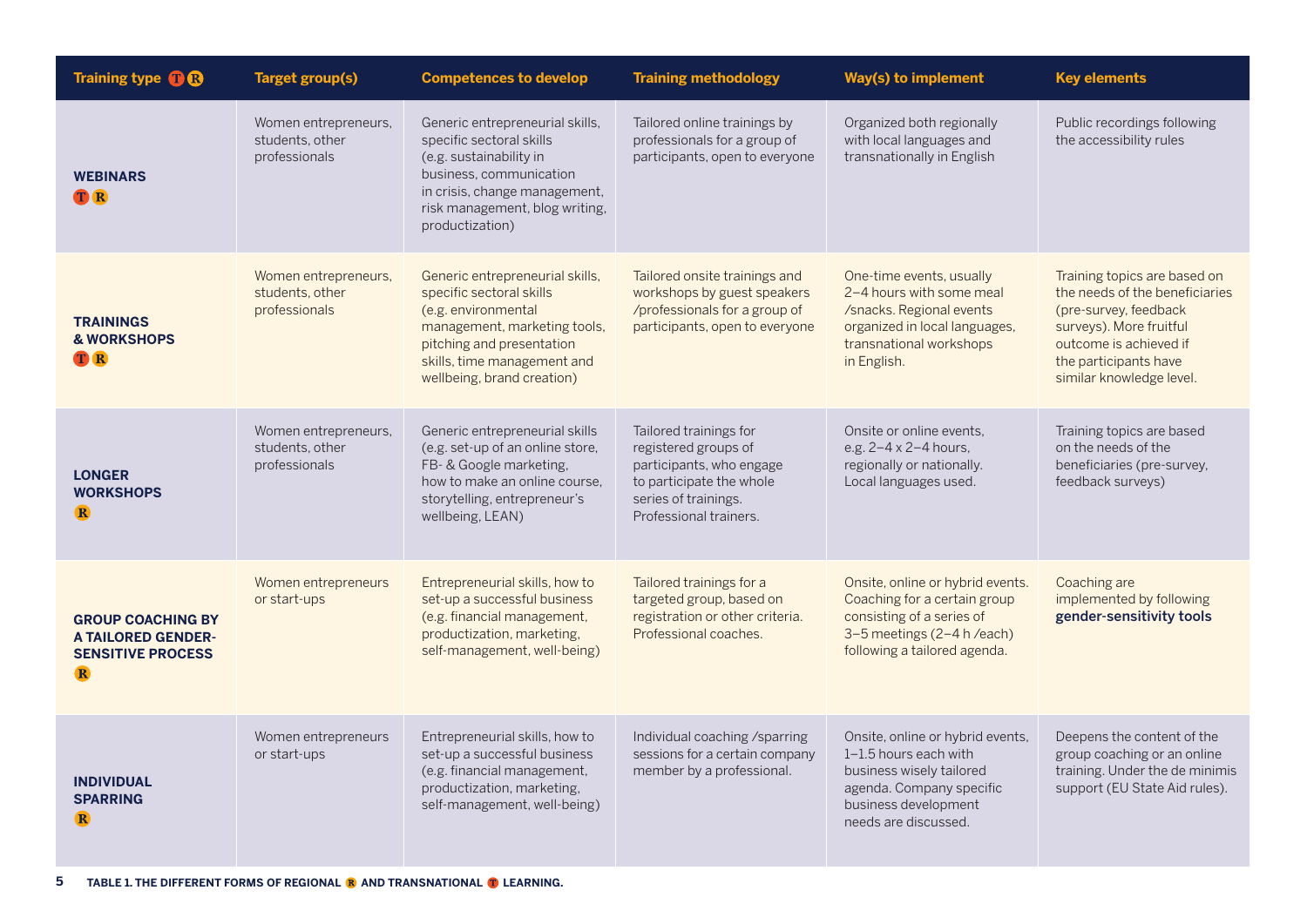| Training type <b>OB</b>                                     | <b>Target group(s)</b>                                                                                                                             | <b>Competences to develop</b>                                                                                                                                                                        | <b>Training methodology</b>                                                                                                                                                                                             | <b>Way(s) to implement</b>                                                                                                                                                                                                                      | <b>Key elements</b>                                                                                                                                                                                                                         |
|-------------------------------------------------------------|----------------------------------------------------------------------------------------------------------------------------------------------------|------------------------------------------------------------------------------------------------------------------------------------------------------------------------------------------------------|-------------------------------------------------------------------------------------------------------------------------------------------------------------------------------------------------------------------------|-------------------------------------------------------------------------------------------------------------------------------------------------------------------------------------------------------------------------------------------------|---------------------------------------------------------------------------------------------------------------------------------------------------------------------------------------------------------------------------------------------|
| <b>PEER-LEARNING</b><br><b>TR</b>                           | Women entrepreneurs,<br>business advisors.<br>project staff members                                                                                | Finding similarities and<br>differences across the project<br>regions in relation to the<br>entrepreneurial ecosystem<br>or individual company level.<br>Peer-support and sharing<br>best practices. | Site visits, joint online<br>learning (including<br>formulated learning plans)                                                                                                                                          | Gathering together<br>transnationally either onsite<br>or online to learn together<br>from peers. Varied topics.                                                                                                                                | Pairwise peer-to-peer<br>mentoring programme<br>as a specialty                                                                                                                                                                              |
| <b>BENCHMARK</b><br><b>TR</b>                               | Project personnel,<br>women entrepreneurs,<br>business advisors,<br>other key stakeholders                                                         | Learning from others, sharing<br>best practices across the<br>regions. Benchmark topics<br>follow the project themes, e.g.<br>gender-sensitive coaching.                                             | On-site visits to other regions<br>or countries, enabled by the<br>project funding. Also, regional<br>approach possible, thus<br>entrepreneurs visiting and<br>learning from others.                                    | Selected site visits alongside<br>the project Thematic Weeks.<br>Regionally, group site visits to<br>selected woman-led SMEs.                                                                                                                   | Each project partner has<br>selected suitable benchmark<br>themes and engaged the<br>relevant stakeholders to join.<br>Regionally, suitable SMEs<br>selected based on the interest<br>of the participating group of<br>woman entrepreneurs. |
| <b>LEARNING FROM</b><br><b>OTHER PROJECTS</b><br><b>TR</b>  | Project personnel,<br>partner organizations.                                                                                                       | Benchmark of other projects<br>related to similar topics, both<br>regionally, nationally and<br>transnationally.                                                                                     | Regular meetings of project<br>teams, reciprocal participation<br>/ contribution to the events<br>organized, share of tools<br>and outputs created by the<br>projects.                                                  | Online or onsite meetings<br>to update what is going on<br>in the different projects,<br>learning from others, avoiding<br>overlapping, finding synergies.                                                                                      | Requires systematic<br>approach, similar goals<br>and regular meetings.                                                                                                                                                                     |
| <b>NETWORKING</b><br><b>EVENTS (ON-SITE)</b><br>$\mathbf R$ | Women entrepreneurs,<br>business advisors,<br>business angels,<br>project staff<br>members, other<br>interested stakeholders<br>(e.g. authorities) | Creating quadruple-helix<br>networks, learn to know<br>people personally, lower the<br>threshold to ask help from<br>peers or advisors, share<br>inspiring business stories<br>and best practices.   | Short events (1-2 h) in a<br>restaurant or similar easily<br>reachable venue, flexible<br>agenda including the<br>introduction of participants.<br>Discussion led by the project<br>team to keep the session<br>active. | Announcement and marketing<br>good time before the event<br>using multiple channels.<br>Pre-registrations needed for<br>the catering. Needs an agenda<br>and facilitator, though the<br>participants should have the<br>main role in the event. | Good practice is to offer a<br>breakfast or similar to tempt<br>participants in a wide range.<br>Also, the time of the event is<br>worth thinking (e.g. beginning<br>of the day or during lunch<br>break, and sharp in length).             |
| <b>BRAINSTORMING</b>                                        | Entrepreneurs and<br>other stakeholders in<br>a specific sector                                                                                    | Loosely facilitated workshop<br>with a specific agenda,<br>e.g. to create common<br>products to handicraft market.<br>Co-creation with peers.                                                        | Single or several sessions,<br>invitees based on sectoral<br>selection, facilitator with<br>selected workshop<br>methodology.                                                                                           | Careful planning of<br>methodology with the<br>organizing team, consideration<br>of the relevant participants<br>to be invited, planning the full<br>process (1, 2 or more events,<br>what is the required output).                             | Can be also a joint effort by<br>two or more projects with<br>similar goals and target<br>groups. Content is co-created<br>by the participants rather than<br>directed by the facilitator.                                                  |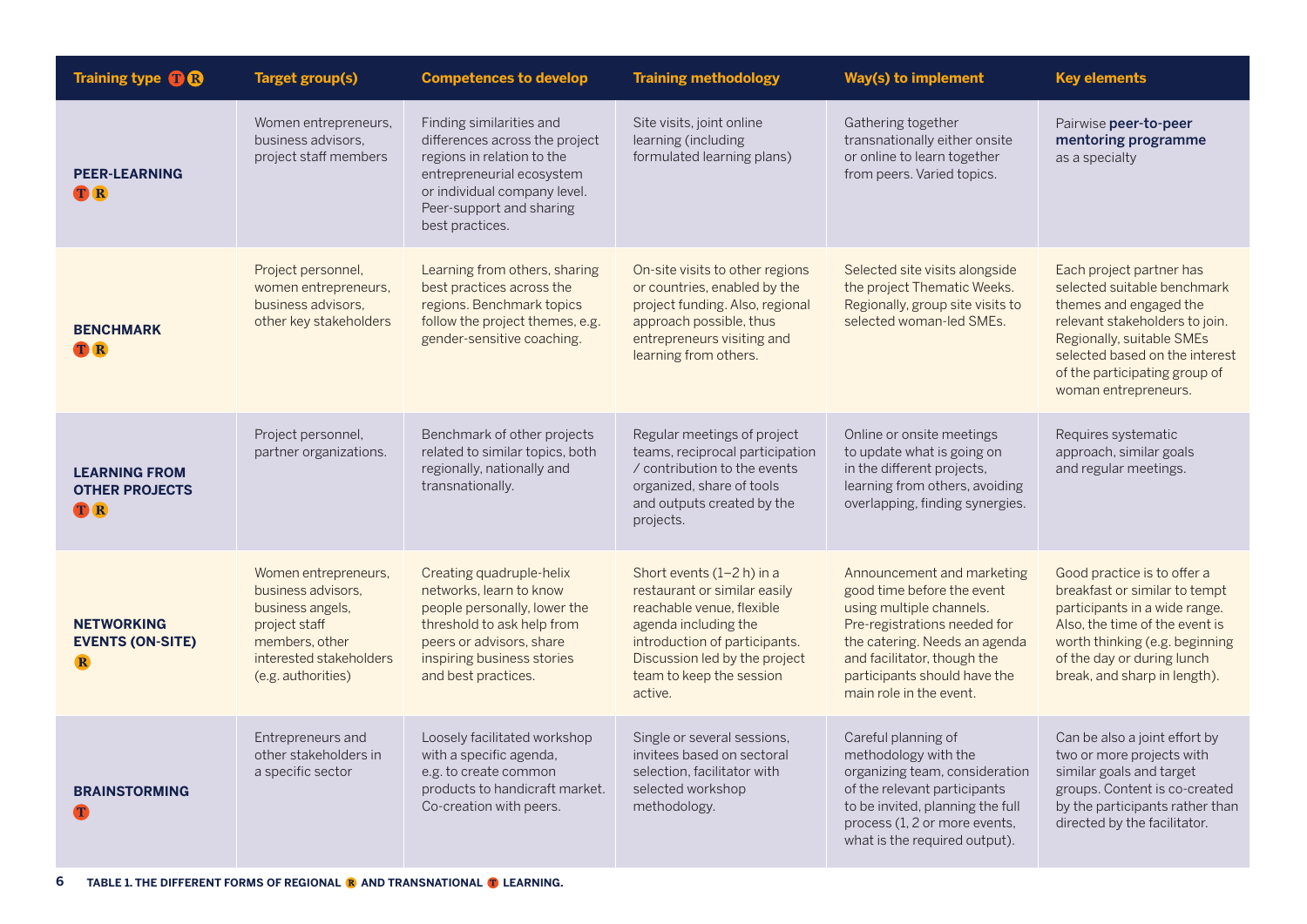| Training type <b>OB</b>                                                                           | <b>Target group(s)</b>                                                                                                  | <b>Competences to develop</b>                                                                                                                        | <b>Training methodology</b>                                                                                                                                                                                                              | <b>Way(s) to implement</b>                                                                                                                                                                      | <b>Key elements</b>                                                                                                                                                              |
|---------------------------------------------------------------------------------------------------|-------------------------------------------------------------------------------------------------------------------------|------------------------------------------------------------------------------------------------------------------------------------------------------|------------------------------------------------------------------------------------------------------------------------------------------------------------------------------------------------------------------------------------------|-------------------------------------------------------------------------------------------------------------------------------------------------------------------------------------------------|----------------------------------------------------------------------------------------------------------------------------------------------------------------------------------|
| <b>THEMATIC WEEKS</b><br><b>TR</b>                                                                | Women entrepreneurs,<br>business advisors.<br>project personnel,<br>other professionals,<br>students, general<br>public | Peer learning from others,<br>finding similarities and<br>difference across the project<br>regions, internationalization.                            | Onsite or online approach.<br>Events are organized and<br>facilitated by the selected<br>regional partner. Online events<br>benefit matchmaking<br>platforms (tested platforms<br>in the project were B2BMatch<br>and Tavata platforms). | Thematic week combines<br>several elements of learning<br>in an effective package,<br>e.g. benchmark, trainings<br>and workshops, webinars,<br>networking, peer-learning,<br>train the trainer. | Key element is to engage<br>stakeholders from each<br>project region to participate<br>the full week. Project may be<br>able to support the onsite<br>participation financially. |
| <b>REGIONAL</b><br><b>CONFERENCES</b><br>$\mathbf R$                                              | General public,<br>women entrepreneurs,<br>business advisors.<br>other professionals,<br>project personnel              | Learning from project<br>pilots, networking.                                                                                                         | Onsite events to share<br>information related to project<br>key topics. Top speakers to<br>widen the perspective.                                                                                                                        | Regional conferences are<br>important to engage the<br>general public to support<br>the project goals.                                                                                          | Pre-marketing of the events<br>is crucial to reach new persons<br>to become part of the<br>W-Power community.                                                                    |
| <b>PUBLIC EVENTS</b><br>$\mathbf R$                                                               | General public,<br>professionals                                                                                        | Sharing information about<br>women entrepreneurship,<br>its challenges and<br>opportunities, solutions<br>found, and regional<br>support mechanisms. | Open public events, fairs,<br>exhibitions or information<br>sharing stands.                                                                                                                                                              | Onsite information sharing<br>as part of a larger event,<br>which is thematically<br>relevant to the topic.                                                                                     | Need to create some<br>tempting and informative<br>giveaways, e.g. brochures.                                                                                                    |
| <b>INNOVATION</b><br><b>WEEKEND /</b><br><b>WORKSHOPS</b><br>$\mathbf R$                          | Women entrepreneurs,<br>start-ups, persons<br>interested to create<br>new business                                      | Innovation capacity and tools,<br>development of business<br>ideas to successful business,<br>strengthening cooperation<br>and support networks      | Group coaching for<br>registered group of<br>participants. Facilitated<br>by professional trainers.                                                                                                                                      | Onsite events in a place,<br>which supports grouping,<br>networking and focusing to<br>the topic in hands. Two full<br>days or lunch-to-lunch.                                                  | Hard to organize online,<br>thus physical appearance<br>is recommended. Optimal<br>group size 8-12 persons.                                                                      |
| <b>INNOVATION</b><br><b>PLATFORM /</b><br><b>BUSINESS IDEA</b><br><b>COMPETITION</b><br><b>TR</b> | Women entrepreneurs,<br>start-ups, persons<br>interested to create<br>new business                                      | Business plan creation,<br>pitching skills, business<br>development from idea<br>to action                                                           | Business idea competition<br>following a structured and<br>scheduled process. Prizes<br>for winners but the process<br>itself supports learning.                                                                                         | Online or onsite. Regional,<br>national or transnational.<br>Can be integrated e.g. with<br>pitching training (before) or<br>with group coaching (after).                                       | Online approach supports<br>place-independent<br>participation. More detailed<br>description of the approach<br>is available here.                                               |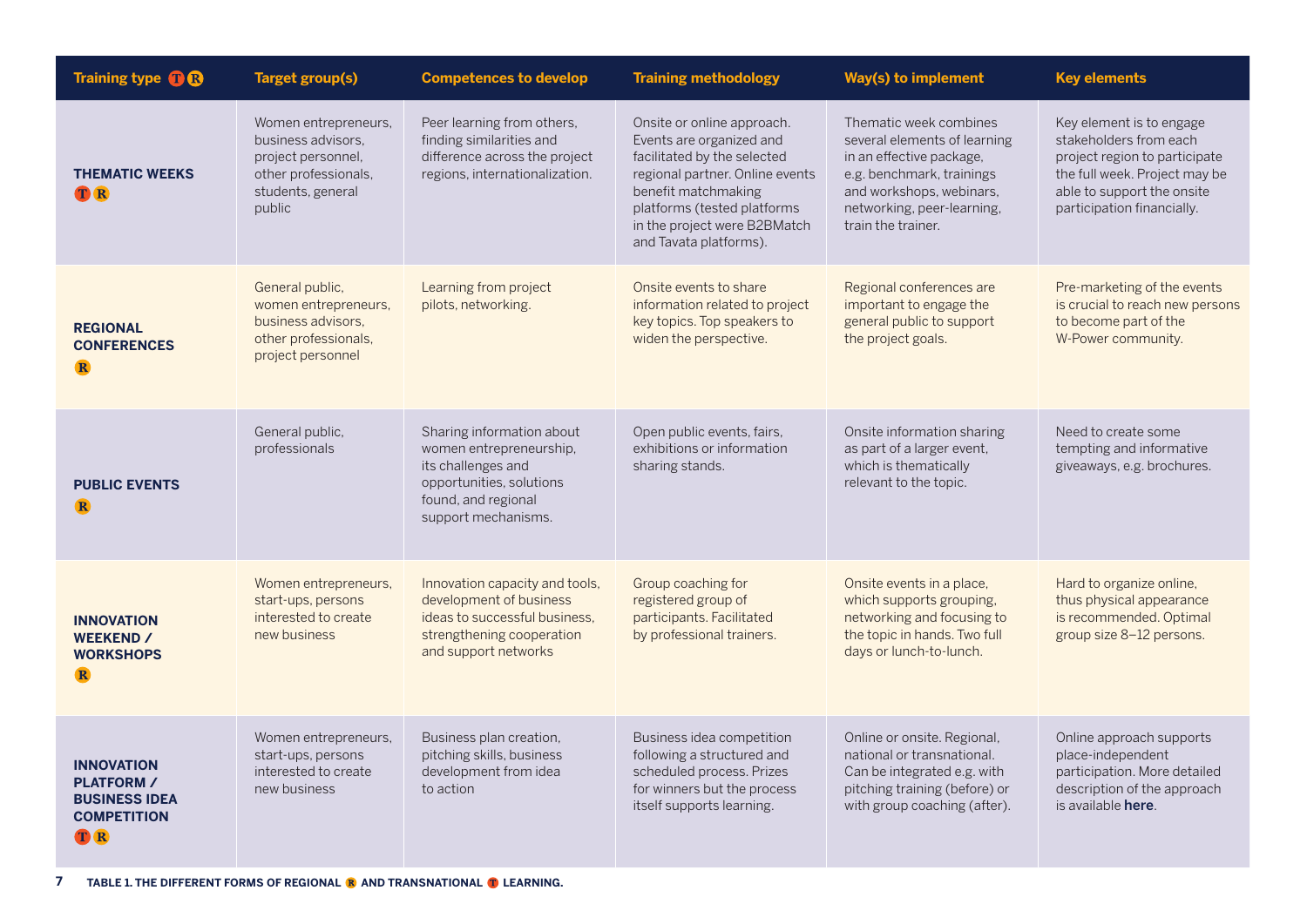| Training type <b>OB</b>                                   | <b>Target group(s)</b>                                                                                                              | <b>Competences to develop</b>                                                                                                                                                                | <b>Training methodology</b>                                                                                                                                                                                | <b>Way(s) to implement</b>                                                                                                                                                                                                                                                                                               | <b>Key elements</b>                                                                                                                                                                                                                                                                                                             |
|-----------------------------------------------------------|-------------------------------------------------------------------------------------------------------------------------------------|----------------------------------------------------------------------------------------------------------------------------------------------------------------------------------------------|------------------------------------------------------------------------------------------------------------------------------------------------------------------------------------------------------------|--------------------------------------------------------------------------------------------------------------------------------------------------------------------------------------------------------------------------------------------------------------------------------------------------------------------------|---------------------------------------------------------------------------------------------------------------------------------------------------------------------------------------------------------------------------------------------------------------------------------------------------------------------------------|
| <b>ONLINE LEARNING</b><br><b>COMMUNITY</b><br>$\mathbf R$ | Women entrepreneurs<br>in sparsely populated<br>areas                                                                               | Networking skills, online<br>working skills, generic<br>entrepreneurial skills,<br>specific sectoral skills                                                                                  | Tailored Slack-platform,<br>facilitator coordinating the<br>process in the beginning<br>$(6-12$ months)                                                                                                    | Systematically organized<br>online events with varying<br>agenda: upskilling,<br>networking, peer-mentoring                                                                                                                                                                                                              | Online peer-community,<br>viable organically after<br>the project                                                                                                                                                                                                                                                               |
| <b>SOCIAL MEDIA</b><br><b>COMMUNITY</b><br>T              | Women entrepreneurs,<br>business advisors,<br>project staff members,<br>other interested bodies                                     | Internationalization,<br>peer-learning, sharing best<br>practices, supporting global<br>business, export and joint<br>business ideas transnationally.                                        | Closed social media group<br>in LinkedIn facilitated by the<br>project staff members.<br>Pre-check of new members.                                                                                         | Aim to activate the group<br>members in a way that the<br>group would stay active<br>organically.                                                                                                                                                                                                                        | In the end of the project<br>includes 185 members<br>from 10 countries.                                                                                                                                                                                                                                                         |
| <b>PODCASTS</b><br>Т                                      | Women entrepreneurs,<br>students, other<br>professionals.<br>general public                                                         | Learning from peers'<br>experiences and best<br>practices                                                                                                                                    | 15-20 min podcasts for<br>public dissemination, based<br>on detailed manuscripts and<br>professional production.                                                                                           | Selected interviewees include<br>entrepreneurs, business<br>advisors, other stakeholders.<br>Soundcloud platform used for<br>dissemination.                                                                                                                                                                              | Qualitative production process<br>and marketing materials en-<br>sures wide dissemination.                                                                                                                                                                                                                                      |
| <b>MOTIVATIONAL</b><br><b>VIDEOS</b><br>$\mathbf T$       | Women entrepreneurs,<br>students, other<br>professionals,<br>general public                                                         | Inspirational visual stories<br>from woman entrepreneurs<br>across the regions, learning<br>from role models.                                                                                | Short videos (2-5 min)<br>based on pre-set interview<br>questions and careful edition.                                                                                                                     | Selected woman<br>entrepreneurs with an<br>interesting business story.<br>Produced by professional<br>multimedia team.                                                                                                                                                                                                   | Subtitles for accessibility.<br>Ideal for dissemination<br>e.g. in social media. Produced<br>in a way, which makes the<br>videos usable also for the<br>entrepreneurs themselves.                                                                                                                                               |
| <b>NEWSLETTERS</b><br><b>TR</b>                           | Women entrepreneurs,<br>business advisors.<br>other interested<br>stakeholders, general<br>public; project team<br>in other regions | Sharing the information<br>of coming and past project<br>activities, learning from the<br>outputs. Getting ideas from<br>other regions how to<br>implement the project in<br>the own region. | Regional monthly newsletter<br>with a local language, created<br>by MailChimp or similar<br>software. Transnational<br>newsletter in English.<br>Both published also in social<br>media and shared widely. | Proactive approach in regional<br>newsletters, concentrating<br>a lot for marketing the<br>upcoming events but also<br>sharing info about past<br>activities and learnings.<br>Transnational newsletter more<br>post-descriptive. Content<br>created jointly but needs a<br>responsible editor with<br>technical skills. | <b>GDPR</b> and accessibility<br>must be considered. E.g. a<br>permission must be asked to<br>add persons to the attendance<br>list (good practice: tick the box<br>alongside the registration of<br>events). Public share in social<br>media widens the audience<br>and is not problematic related<br>to the GDPR regulations. |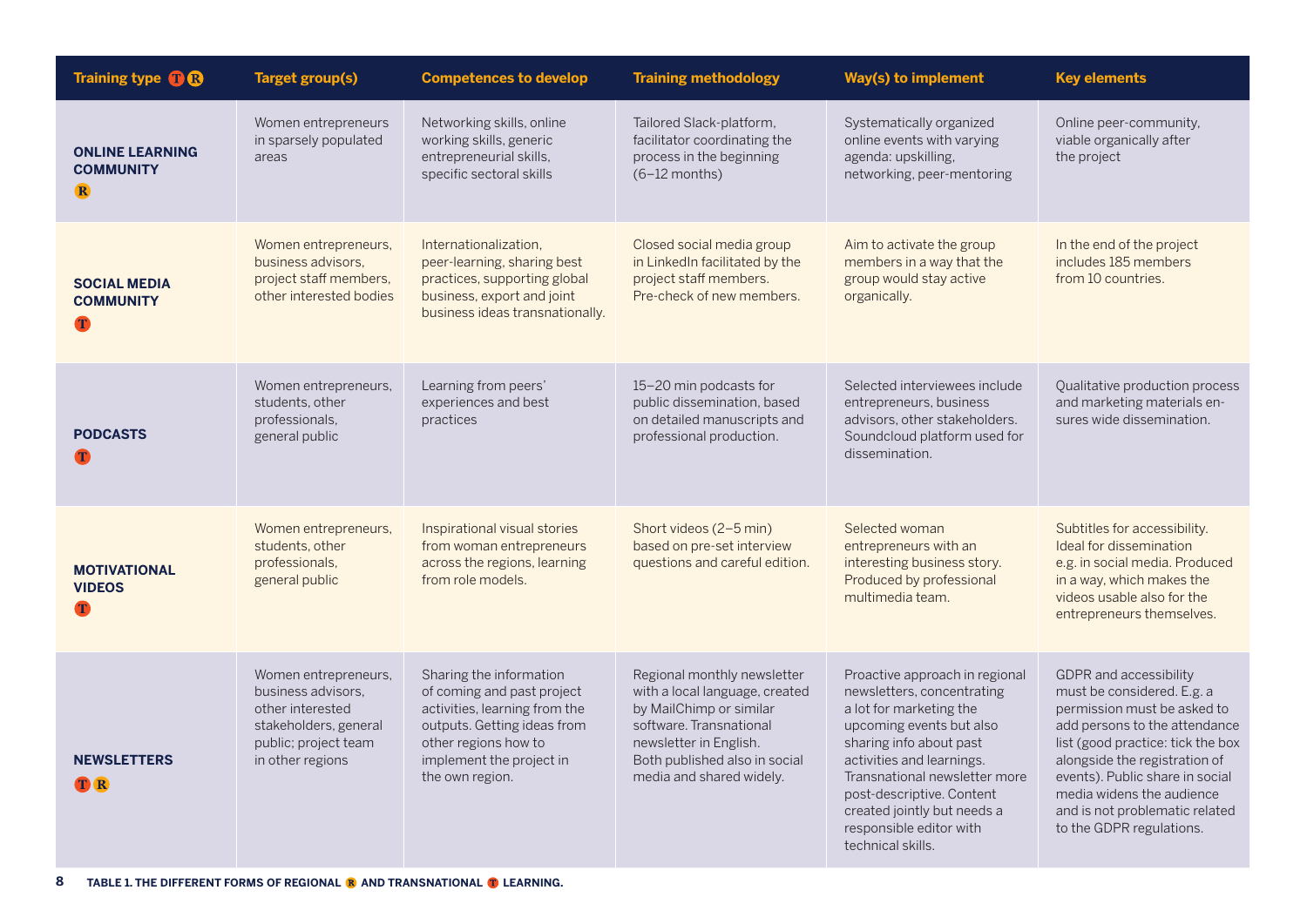| Training type <b>OB</b>                           | <b>Target group(s)</b>                                                                                 | <b>Competences to develop</b>                                                                                                                                                         | <b>Training methodology</b>                                                                                                                                                                                                                                                                                   | Way(s) to implement                                                                                                                                                                                                                                                                                                                                                                                                          | <b>Key elements</b>                                                                                                                                                                                                                                                                                                                                                     |
|---------------------------------------------------|--------------------------------------------------------------------------------------------------------|---------------------------------------------------------------------------------------------------------------------------------------------------------------------------------------|---------------------------------------------------------------------------------------------------------------------------------------------------------------------------------------------------------------------------------------------------------------------------------------------------------------|------------------------------------------------------------------------------------------------------------------------------------------------------------------------------------------------------------------------------------------------------------------------------------------------------------------------------------------------------------------------------------------------------------------------------|-------------------------------------------------------------------------------------------------------------------------------------------------------------------------------------------------------------------------------------------------------------------------------------------------------------------------------------------------------------------------|
| <b>INVENTORY OF</b><br><b>GOOD PRACTICES</b><br>T | Project personnel,<br>business advisors.<br>other professionals                                        | Familiarizing with the field of<br>the development by searching<br>existing methods and<br>protocols, listing the findings<br>in an open access document.                             | Literature review and<br>interview of relevant<br>stakeholders (e.g. financiers,<br>business advisors) across<br>regions.                                                                                                                                                                                     | Report of the outcomes<br>(open access). Conclusions<br>for further development.                                                                                                                                                                                                                                                                                                                                             | Directing the project<br>activities based on the<br>findings.                                                                                                                                                                                                                                                                                                           |
| <b>TRAIN THE</b><br><b>TRAINER</b><br><b>TR</b>   | Project personnel,<br>business advisors.<br>other professionals                                        | Teaching the methodology<br>created by the project team<br>to the professionals, who may<br>benefit the skills in their work.<br>E.g. gender-sensitive coaching<br>methods and tools. | Transnational or regional<br>Train the Trainer sessions<br>online /onsite.                                                                                                                                                                                                                                    | Short and effective info<br>by professional trainers.<br>Sessions are based on<br>tools and process protocol<br>available open access.                                                                                                                                                                                                                                                                                       | Good experience of<br>combining expert<br>presentations and active<br>discussion of participants.                                                                                                                                                                                                                                                                       |
| <b>CROSS-EVALUATION</b>                           | Project personnel,<br>partner organizations,<br>funding body                                           | Learning from peer projects.<br>sharing best practices and<br>finding development points.                                                                                             | Joint plan for cross-evalua-<br>tion with common activity<br>points: (1) desktop study of<br>the project documentation,<br>(2) stakeholder interviews,<br>(3) evaluation workshop for<br>the project team led by the<br>evaluator from other project,<br>(4) evaluation report following<br>a joint structure | Both projects nominate the<br>evaluator(s), which can be e.g.<br>the project managers + one<br>project team member. Full pro-<br>ject team is engaged to collect<br>the stakeholder data and to<br>participate in the evaluation<br>workshop. Core evaluation<br>team organizes planning and<br>follow-up meeting regularly.<br>When finishing the report, final<br>check-up is done together to<br>avoid misunderstandings. | Needs a joint will to engage<br>in the evaluation process.<br>The cross-evaluated projects<br>should have similar elements.<br>e.g. same funding programme<br>and similar degree of imple-<br>mentation. Also, the resources<br>for the evaluation must be<br>existing in the project budget.<br>More detailed description of<br>the cross-evaluation is found<br>here. |
| <b>PROJECT</b><br><b>BOOKLETS</b><br><b>TR</b>    | Business advisors.<br>project personnel,<br>other professionals<br>and stakeholders.<br>general public | Learning from the findings<br>of the concrete pilots of action<br>(e.g. gender-sensitive<br>coaching pilot and the<br>innovation platform pilot).                                     | Edited publications in a<br>booklet form, ca. 20-40<br>pages thus easy to read.<br>Pdf format makes them easy<br>to share open access e.g. on<br>the website and social media.                                                                                                                                | Booklets contain the process<br>descriptions of the pilot<br>activities, describe them in a<br>popular and understandable<br>manner and visualize the<br>process models. Regional<br>approaches with local languages<br>are also recommended.                                                                                                                                                                                | The aim of the booklets<br>is to model the implemented<br>pilots in a clear and<br>repeatable way.                                                                                                                                                                                                                                                                      |
| <b>ANIMATIONS (T)</b>                             | Business advisors,<br>project personnel,<br>other professionals<br>and stakeholders.<br>general public | Learning from the findings of<br>the concrete pilots of action<br>(e.g. gender-sensitive<br>coaching pilot and the<br>innovation platform pilot).                                     | A short and sharp animation,<br>length max. 1-2 minutes. Ani-<br>maker or similar software used<br>in creation. Easy to share e.g. on<br>the website and social media.                                                                                                                                        | The animation shows the key<br>processes /pilot activities in a<br>popular and visualized way.                                                                                                                                                                                                                                                                                                                               | The aim of the animations is to<br>model the implemented pilots<br>in a clear and visualized way.<br>The goal is to tempt viewers the<br>become interested in the topic.                                                                                                                                                                                                |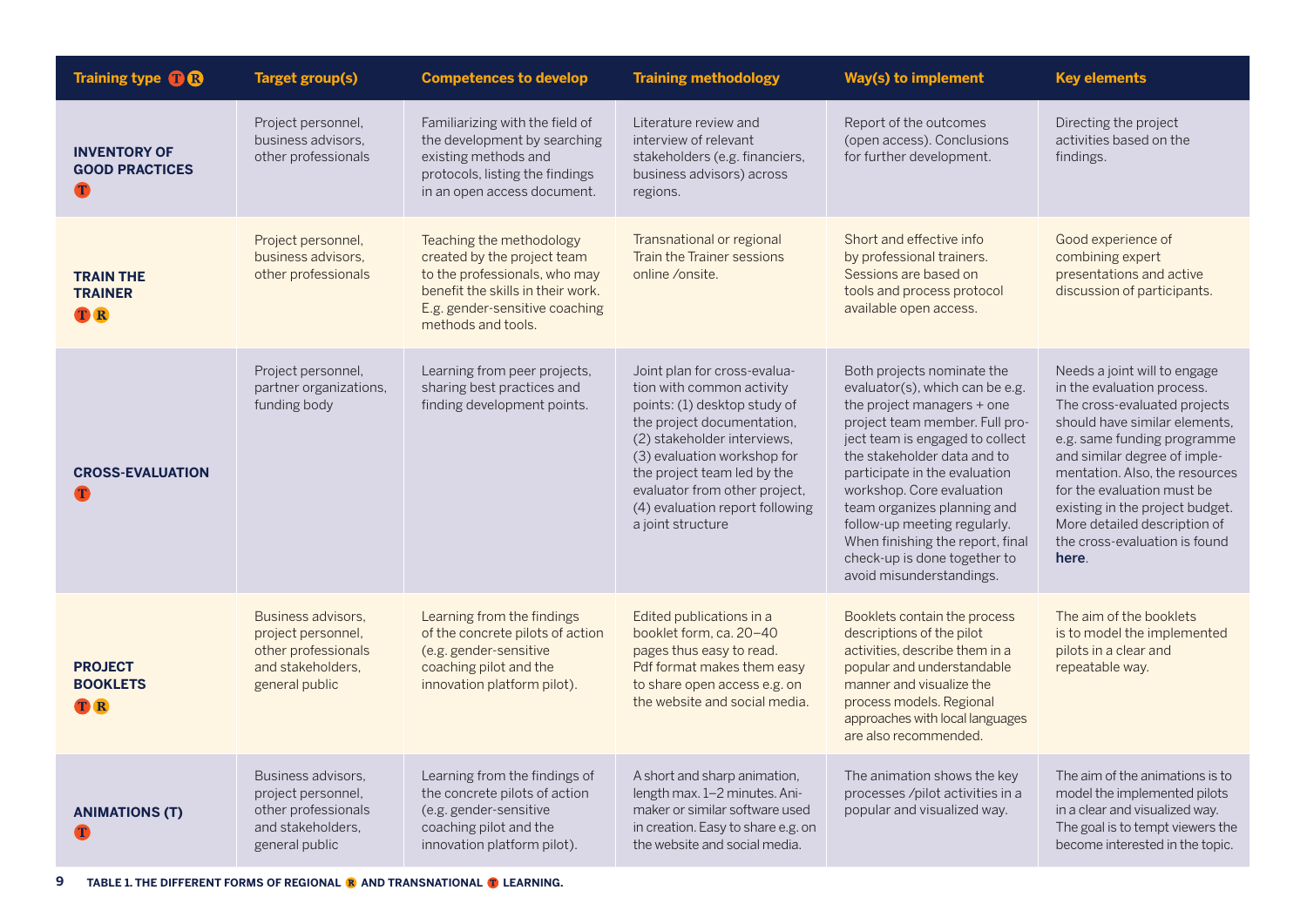





### **3. Lessons learnt**

### **3.1. Experiences of the COVID-19 effects to the programme implementation**

In the planning phase of the project, the project was to invest more in arranging on-site events and training, complimented by some online activities. Before the COVID-19 pandemic, the project had time to implement three successful international thematic seminar weeks on site in Finnish Lapland, Scotland and Sweden. Experiences and feedback from those meetings were extremely positive, and the participants found the seminar weeks both inspiring and rewarding. The project also had an opportunity to arrange many regional on-site events before lockdowns changed the world. Consequently, this has given the project an opportunity to reflect some of the differences between the online and on-site activities in the project.

The drastic changes in the operating environment led to the implementation of most of the project's activities online throughout the project area. The project partners were required to adapt their planned activities to meet the requirements set by the pandemic, both in terms of the implementation of the measures and their contents. The original goal of the project to support the emergence of new business ideas was adapted more closely also to the preservation of companies oppressed by the pandemic. The project provided support, among other things, for technical capacity building, online business and marketing knowledge, and support for entrepreneurs' mental resilience.

*The exchange program would have provided wider benefits, if the participants had been able to travel.*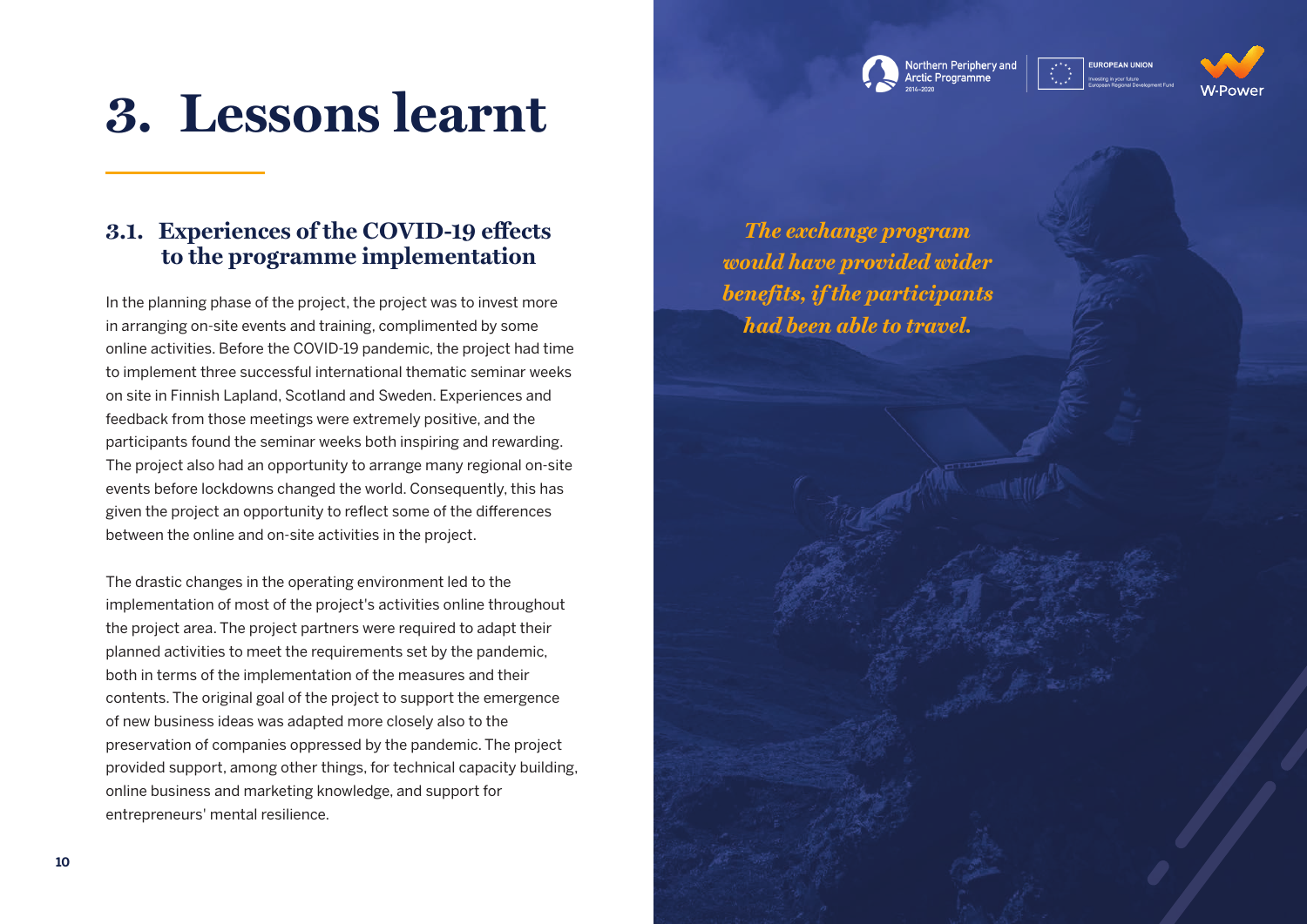

**THERE WERE MORE ONLINE-BASED TRAININGS AND ACTIVITIES THAN ORIGINALLY WAS PLANNED. BELOW ARE SOME PROS AND CONS FOR BOTH WAYS TO IMPLEMENT LEARNING SESSIONS (PICTURE 1).** 

- $\blacktriangle$  Ability to offer more trainings as costs were lower
- Wider range of experts are reachable for training sessions online
- Wider regional accessibility without travel allowed for more participation
- **Lower threshold to** participate in international activities online
- A wider area for finding support and networks that are just right for the participant
- Increased technical abilities have enabled online learning for more participants
- New business ideas/services emerging from utilizing online skills and tools
- $\blacksquare$  The commitment to be engaged online is looser because the investment in participation is lower
- **Networking is often looser** online compared to on-site meetings where more time is spent on building the interaction
- Some stakeholders might still lack technical abilities, equipment or connections for participating online activities
- **Huge competition for** participants' time and attention online; the supply of various online-events has increased significantly during the pandemic

**PICTURE 1. PROS AND CONS FOR ORGANIZING EVENTS ONLINE.** On the basis of the experiences it can be said that selective investment in on-site meetings pays off, when they are relevant for the purpose of the event. Very good experiences have been gained from on-site group discussions where participants get to share their own experiences and comment on the entrepreneurship of others. One example of this are the training groups of the business idea competition, where, according to the feedback received from the participants, interaction and co-development have supported the further development of the business ideas.

The original concept of [the peer-to-peer program](https://w-power.interreg-npa.eu/outputs-and-results/) was largely abandoned in terms of physical exchanges during the project due to the pandemic. Some of the peer-matches had good experiences with online interaction, but based on the experience gained in the project the exchange program would have provided wider benefits, if the participants had been able to travel. The benefits of interaction and authentic communication are clearly related to the amount of time and degree of commitment of the participants and used methods. In shorter online meetings the connection is often more superficial, and the benefits are not directly forthcoming.

Clearly substance-focused trainings and information sharing are the easiest events to be transferred online. Content-focused sessions are usually short entities that last for up to a few hours. It is easier to adapt them to the busy schedule of entrepreneurs, as online events do not require time to travel to the training location. Participation is simple and fast online. Alternatively, there is a chance to watch the session recording afterwards. On the other hand, on the basis of the received feedback, a higher amount of face-to-face sessions including networking possibilities were still in the wish list of the entrepreneurs.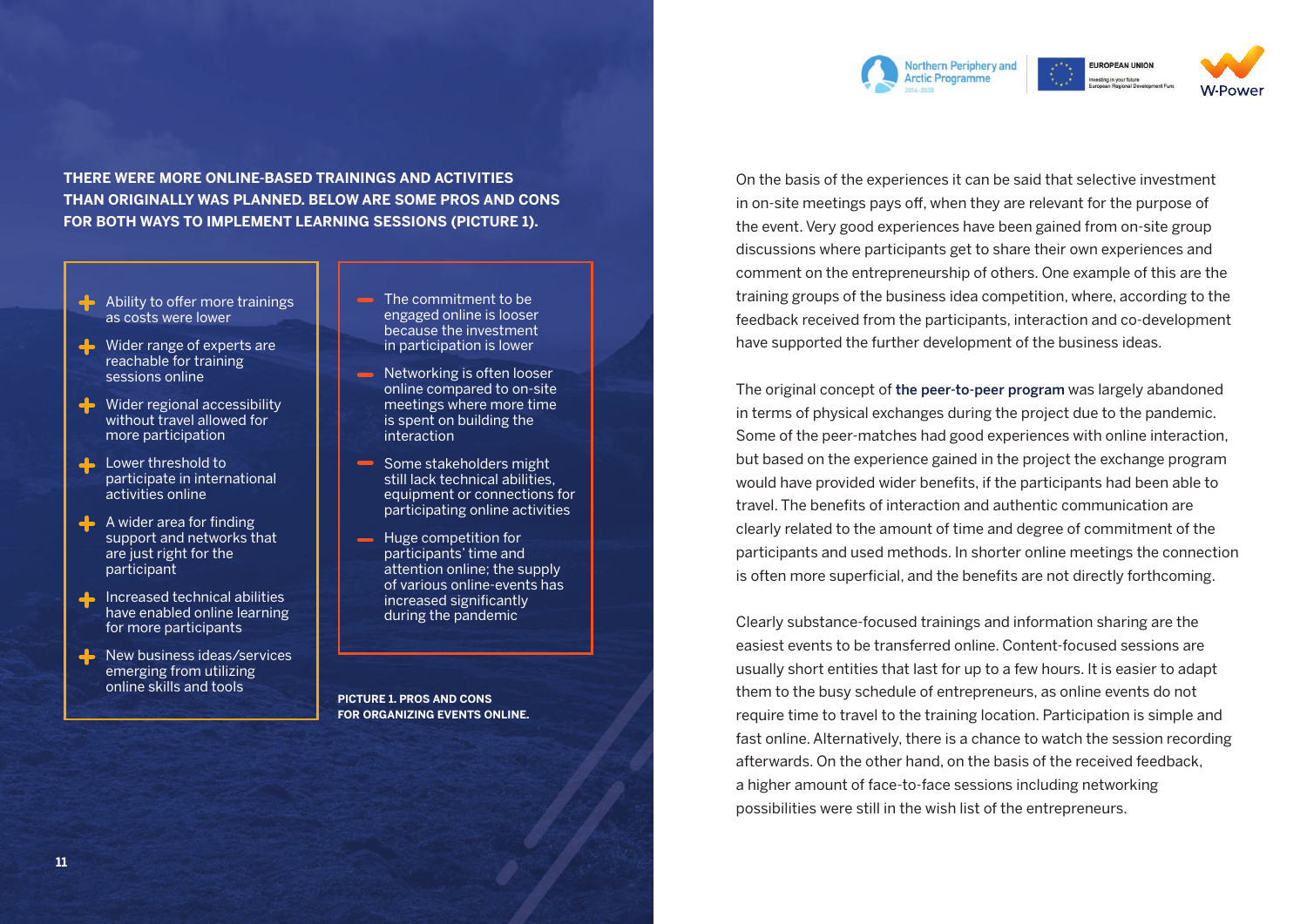



sting in your future

*"Best part of the learning event was the networking and possibility to share thoughts with other participants."*

### **3.2. Feedback from the participants**

Feedback was collected from the learning programme participants in many ways: by feedback surveys after events, bilateral discussions with participants, and by specific feedback interviews. Most of the feedback has been positive or even excellent, but gladly also development suggestions for future approaches has been given and thus, it was possible to improve the activities in the course of the project. Most of the variation in feedback considered to the event arrangements/practicalities and to the experienced personal benefits of the training.

**SOME EXAMPLES OF THE FEEDBACK FROM LEARNING PROGRAMME EVENTS ARE LISTED ON THIS PAGE. THE FEEDBACK IS DISCUSSED IN MORE DETAIL ON [THE PROJECT SEMI-EXTERNAL EVALUATION REPORT:](https://w-power.interreg-npa.eu/outputs-and-results/)**

"I learnt from different funding possibilities and business support services in my region."

> "A bit more time for practicing personal pitches would have been good – maybe filming them in small groups?"

"I miss the travelling! I was looking forward to meet my P2P pairs and see they working in their own environment! I found that the visits are very important and essential part of this kind of peer-mentoring program."

> "The accountability of the Mastermind Group I participated in was really powerful in driving me and the other members to take action and get things done."

"Very good information! Now I understand a bit more about SEO!"

"Sharing business experiences with other women has helped me to overcome my feelings of 'imposter syndrome', and so to move forward with more confidence in every aspect, e.g. hiring staff."

> "Short personal coaching sessions would have supported the group coaching."

"It would be great if you could add in some round table virtual networking sessions as well as the individual meetings."

> "The innovation weekend gave me a possibility to stop for a while, concentrate on developing my business idea and to get new viewpoints from the other participants from other business sectors."

"I got a new business idea during the group discussions!"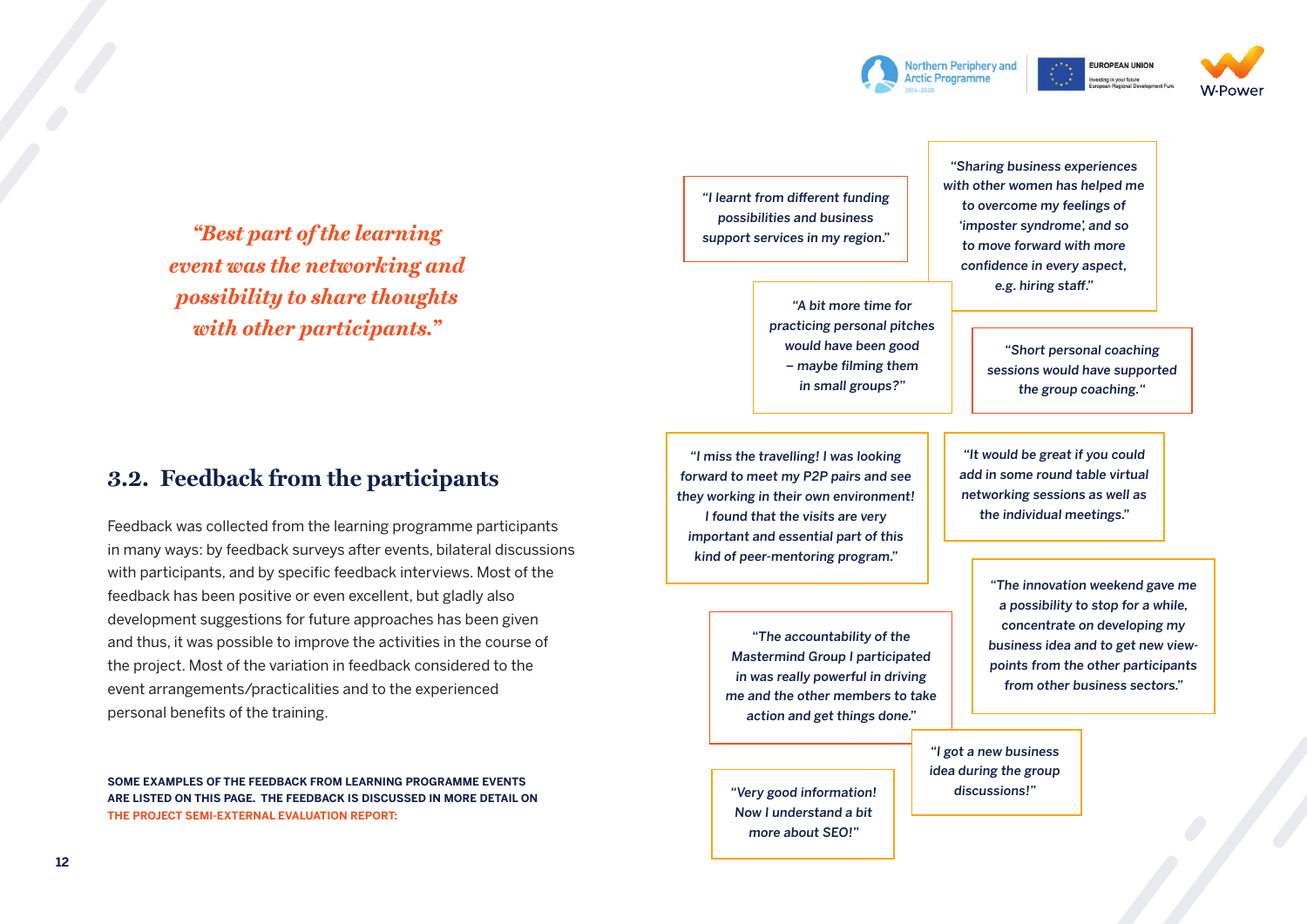The most profound feedback was collected after the innovation platform pilot rounds and gender-sensitive coaching pilots attached to those. Summary of the participant thoughts include the following viewpoints.

- **•** Participating in the pitching competition encouraged entrepreneurs to transcend themselves and expanded the comfort zone.
- **•** It was reassuring to see that a lot of other women participated as well, because in general, men are more visible in events related to entrepreneurship.
- **•** The innovation competition was a useful and positive learning experience.
- **•** The innovation competition encouraged entrepreneurship.
- **•** Participation and implementation have been perceived as an encouraging and positive experience.
- **•** The written feedback provided by the jury was much appreciated.
- **•** The race, coaching and training have given you the opportunity to stop and invest in developing your own idea.
- **•** Group discussions have provided an opportunity to reflect on the development of one's own ideas.
- **•** Participating in the project activities has given encouragement and faith in the possibilities of one's own idea.
- **•** Participation has provided tools, forms, coach instructions and questions that have guided the development of entrepreneurship.

*Micro-courses or short thematic trainings meet better the needs of busy entrepreneurs.*

Northern Periphery and

Arctic Programme

**EUROPEAN UNION** 

Feedback was also collected from the trainers. Some trainer emphasized that the baseline knowledge and learning goals of the participating entrepreneurs varied a lot in some sessions, which caused challenges to offer right level training to each of the particpants.In addition, some of the participants were present online, but not active in discussions. In general, the learning needs were really practical e.g. related to the productization. One notice from an experienced trainer was also that micro-courses or short thematic trainings meet better the needs of busy entrepreneurs than longer courses requiring more engagement and time resource.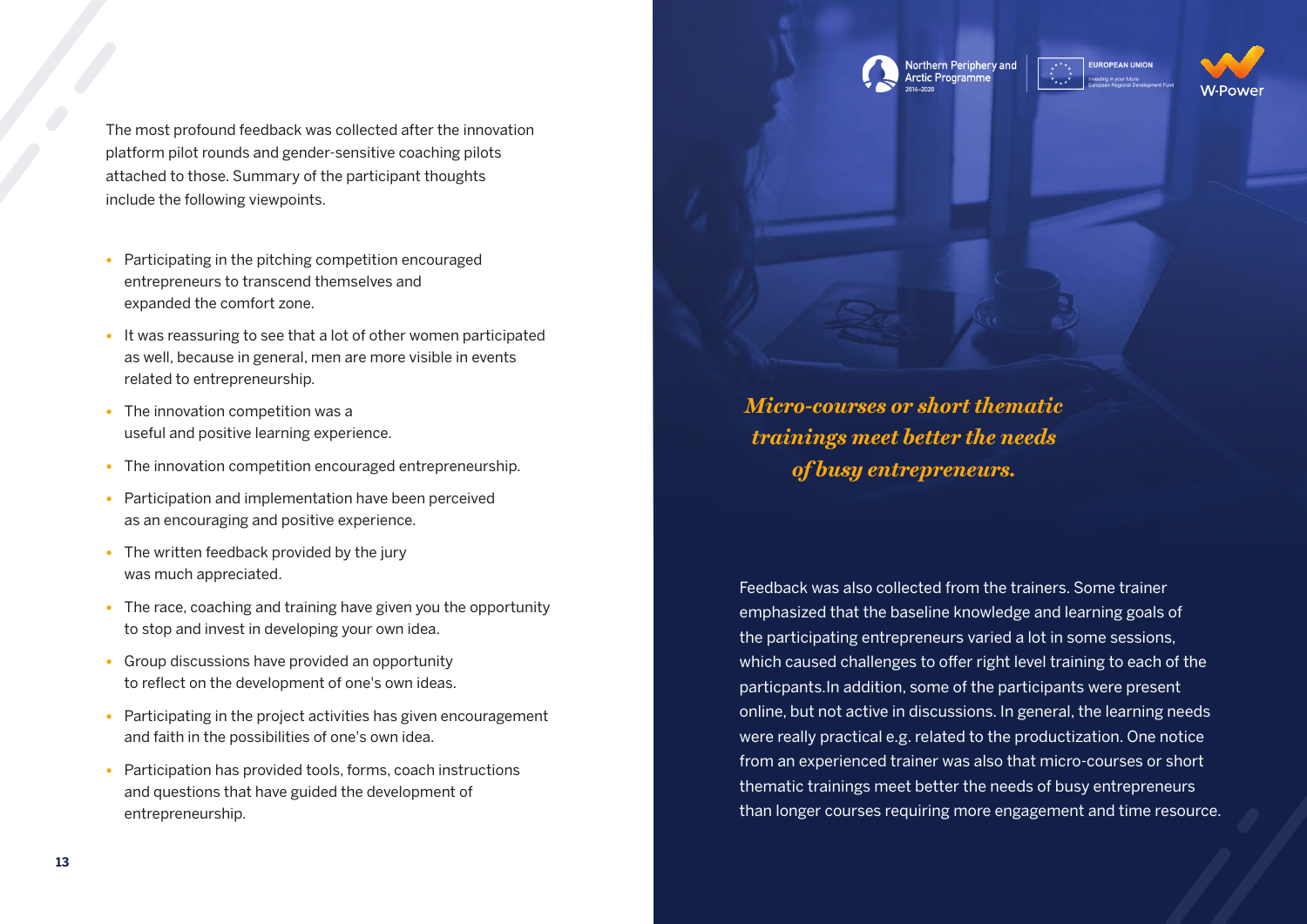

**EUROPEAN UNION** 



### **3.3. Continuation of the learning programme**

The continuation of the learning programme consists of several different elements. During the project, partners have tested and developed different kinds of tools, concepts, models, and approaches for creating a model for transnational learning and capacity building of women entrepreneurs, based on regional and sectoral strengths, as well as capacity building of business advisors. Project partners represent different organizations (business support, education) with different roles in the regional field of entrepreneurship support activities. All partners need to apply measures into their ongoing operations and the regional needs to ensure continuity.

#### The post-project approaches of the learning programme include the following elements:

- **•** Regional stakeholder forums exist either organically (e.g. the Slack network in Scotland) or engaged to some organization (e.g. Rohkea hub attached to Lapland University of Applied Sciences).
- **•** Peer-to-peer mentoring relationships go on and many of the pairs are planning to meet when travelling is again safe and possible.
- peer-networks.
- **•** Transnational business relations have been created during the project transnational meetings and those relations continue based on personal interest.
- **•** Regional coaching groups have continued cooperation also after the official coaching period. E.g. Realise groups in Shetland have organic continuation in terms of an instant messaging • Existing business advisory **••** existing business advisory **•• ••** existing business.
- **•** Maintenance of the transnational networks is supported by the social media channels such as the closed W-Power LinkedIn group (185 members in December 2021), official Facebook site (almost 500 followers in December 2021) and regional Slack-supported group in Scotland.
- **•** Several success stories, videos, podcasts and publications are accessible on the [project website](https://w-power.interreg-npa.eu)  and have been shared by newsletters and other communications.
- **•** The project pilots and activities are well documented in the form of model descriptions, toolkits, booklets or animations.
- **•** The innovation platform /business idea competition continues at least in four project regions.
- **•** [ETRAC \(Ethical Tourism Recovery](https://etrac.interreg-npa.eu)  [in Arctic Communities\)](https://etrac.interreg-npa.eu) NPA cluster project continues disseminating the project outcomes.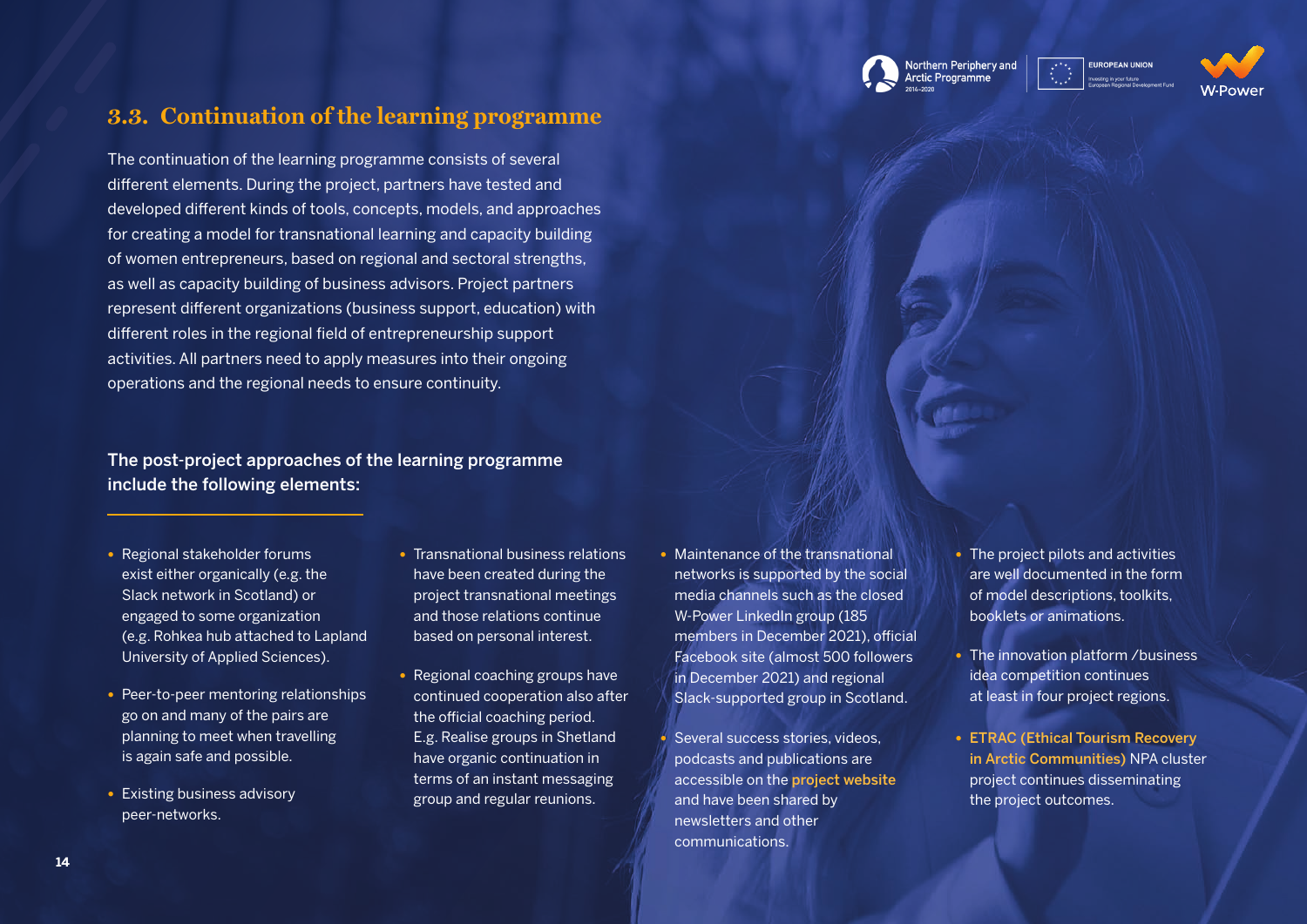

## **4. Conclusions**

W-Power transnational learning programme piloted over twenty different approaches for upskilling women entrepreneurs, women planning their own business and business advisors in the context of the European Northern Periphery and Arctic. A lot of success stories were experienced as well as new development ideas were discovered. As a summary, we feel that the threshold to set-up one's own business was indeed lowered and especially new motivation and insights were gained through the peer-learning both regionally and transnationally. Based on the gathered feedback, participants found the peer-support especially important when the COVID-19 pandemic hit and businesses faced completely unexpected challenges.

The pandemic has also impacted the project. The most long-awaited activities, the transnational visits of the peer-to-peer mentoring pairs had to be cancelled. Online approach compensated some of the disappointment and at some level even equalized the accessibility to the learning programme activities, but it would be essential to upgrade the pilots further in the post-pandemic world during the coming years: there is still a lot to be accomplished in order to raise the number of women entrepreneurs to reach the equal number of entrepreneurs in general.

- · ETRAC, Ethical Tourism Recovery in Arctic Communities. https://etrac.interreg-npa.eu/
- · Hägglund, U. & Holmbom, P. (Eds.) 2018. Capacity building needs for Female Entrepreneurs in the Northern Periphery and Arctic. https://w-power.interreg-npa.eu/outputs-and-results/
- · W-Power 'Gender Sensitivity in Coaching' Report on Research Findings & Concept Note. 2021. https://w-power.interreg-npa.eu/outputs-and-results/
- · Semi-external evaluation: W-Power project. 2021. https://w-power.interreg-npa.eu/outputs-and-results/
- · W-power Project. 2021. Innovation Platform for New Pre-Start-Ups. Animated Process Description. https://youtu.be/XV7V-VBPm70